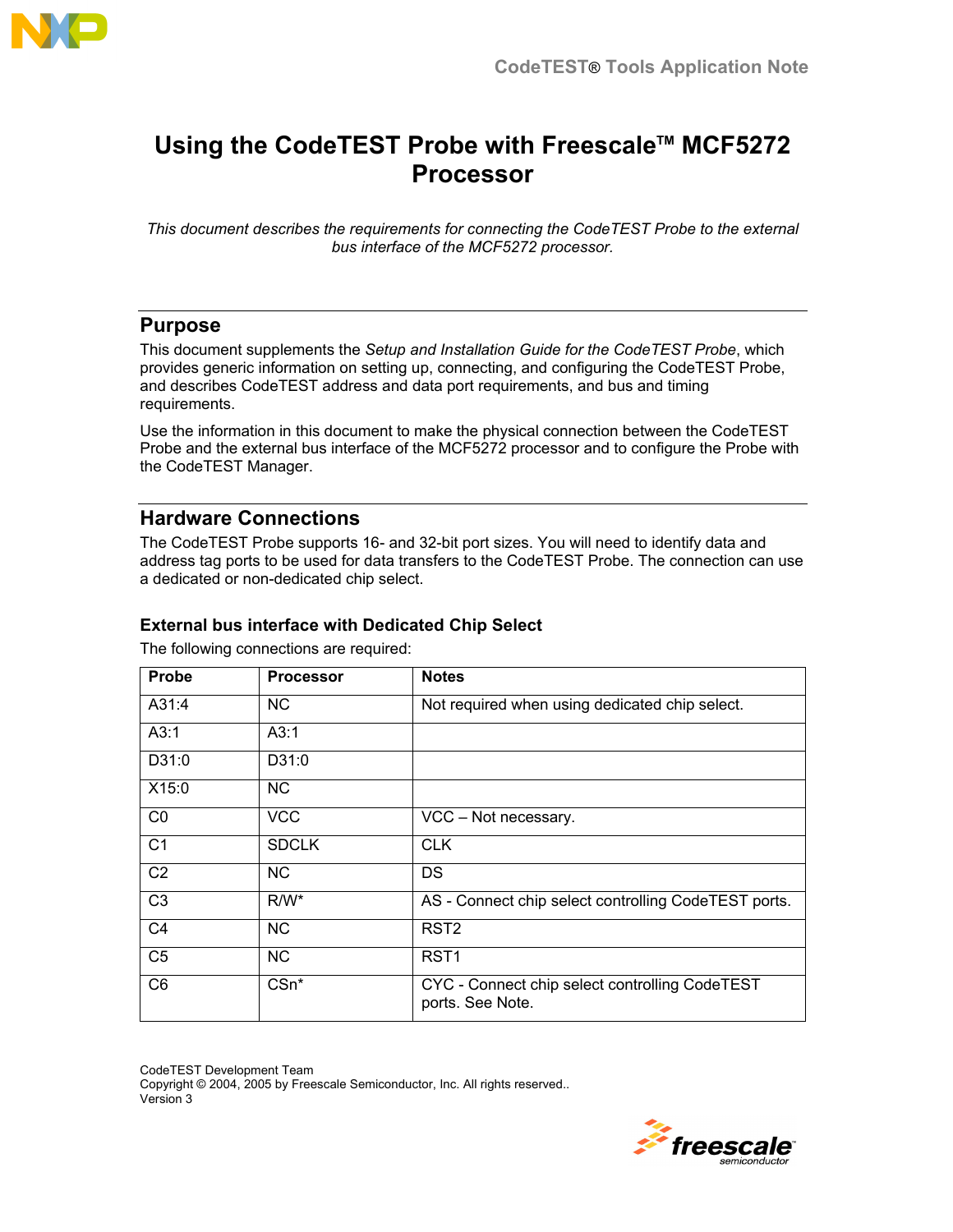

| <b>Probe</b> | <b>Processor</b> | <b>Notes</b> |
|--------------|------------------|--------------|
| $\sim$<br>◡  | <b>NC</b>        | WS           |

*Note*: The chip select that controls the region containing the CodeTEST ports is connected to the bus arbitration signal (CYC) and the R/W\* is used as the address strobe (AS) because the R/W\* signal is not asserted for the duration of the chip select. The R/W\* signal is used to latch valid address and data and the chip select is used to further qualify the access to a particular region.

#### **External bus interface with Non-Dedicated Chip Select**

The following connections are required:

| Probe           | <b>Processor</b> | <b>Notes</b>                                             |
|-----------------|------------------|----------------------------------------------------------|
| A31:23          | <b>NC</b>        | Address bits not available externally.                   |
| A22:0           | A22:0            |                                                          |
| D31:0           | D31:0            |                                                          |
| X15:0           | <b>NC</b>        |                                                          |
| CO              | <b>VCC</b>       | VCC - Not necessary.                                     |
| $\overline{C1}$ | <b>SDCLK</b>     | <b>CLK</b>                                               |
| C <sub>2</sub>  | <b>NC</b>        | <b>DS</b>                                                |
| $\overline{C3}$ | $R/W^*$          | AS                                                       |
| C <sub>4</sub>  | <b>NC</b>        | RST <sub>2</sub>                                         |
| C <sub>5</sub>  | NC               | RST <sub>1</sub>                                         |
| C <sub>6</sub>  | $CSn^*$          | CYC - Connect chip select controlling CodeTEST<br>ports. |
| C7              | <b>NC</b>        | <b>WS</b>                                                |

### **Probe Configuration**

This section identifies the settings you should use in the **Probe Config Utility** in the CodeTEST Manager when you configure the Probe.

#### **External bus interface with Dedicated Chip Select**

Use the Universal Probe type and select the following settings:

| <b>Field</b>             | <b>Setting</b>     | <b>Notes</b>        |
|--------------------------|--------------------|---------------------|
| Port Address             | 0x0                |                     |
| Port Address Mask        | <b>OXFFFFFFFFF</b> | Ignore address bus. |
| <b>Extended Bus</b>      | 0x0                |                     |
| <b>Extended Bus Mask</b> | 0xFFFF             |                     |
| Bus Type                 | Non-Multiplexed    |                     |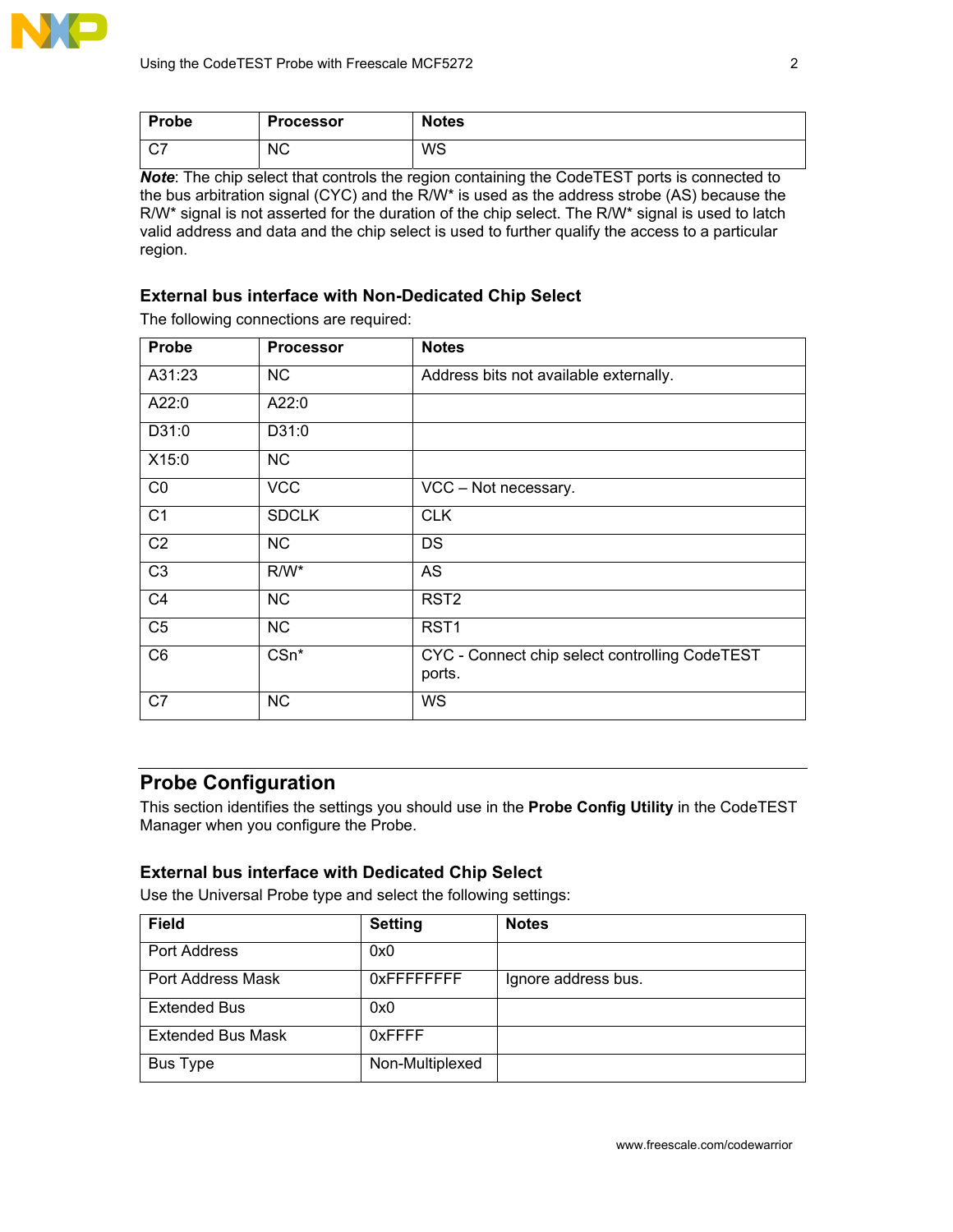

| Port Size                       |                 | Select appropriately for target hardware.       |
|---------------------------------|-----------------|-------------------------------------------------|
| <b>Reset Configuration</b>      | <b>Neither</b>  |                                                 |
| Strobe Configuration            | 1 Strobe        |                                                 |
| <b>Address Strobe Polarity</b>  | Low             |                                                 |
| <b>Write Strobe Polarity</b>    | <b>Disabled</b> |                                                 |
| <b>Bus Arbitration Polarity</b> | Low             |                                                 |
| Endianess                       |                 | Set appropriately for target hardware.          |
| Word Swap                       | <b>No</b>       |                                                 |
| <b>Frequency Range</b>          |                 | Set to the frequency of SDCLK.                  |
| <b>Phase Shift</b>              |                 | Adjust as necessary to obtain accurate<br>data. |
| <b>Invert Clock</b>             | N <sub>o</sub>  |                                                 |
| Router Image                    |                 | Select appropriate router image.                |

## **External bus interface with Non-Dedicated Chip Select**

Use the Universal Probe type and select the following settings:

| Field                           | <b>Setting</b>  | <b>Notes</b>                                    |
|---------------------------------|-----------------|-------------------------------------------------|
| Port Address                    |                 | Enter address of the Probe tag port.            |
| Port Address Mask               | 0xFF800000      | Ignore A31:23 of address bus.                   |
| <b>Extended Bus</b>             | 0x0000          |                                                 |
| <b>Extended Bus Mask</b>        | 0xFFFF          |                                                 |
| <b>Bus Type</b>                 | Non-Multiplexed |                                                 |
| Port Size                       |                 | Select appropriately for target hardware.       |
| <b>Reset Configuration</b>      | <b>Neither</b>  |                                                 |
| <b>Strobe Configuration</b>     | 1 Strobe        |                                                 |
| <b>Address strobe Polarity</b>  | Low             |                                                 |
| <b>Write Strobe Polarity</b>    | <b>Disabled</b> |                                                 |
| <b>Bus Arbitration Polarity</b> | Low             |                                                 |
| Endianess                       |                 | Set appropriately for target hardware.          |
| Word Swap                       | No              |                                                 |
| Frequency Range                 |                 | Set to the frequency of SDCLK.                  |
| <b>Phase Shift</b>              |                 | Adjust as necessary to obtain accurate<br>data. |
| <b>Invert Clock</b>             | No              |                                                 |
| Router Image                    |                 | Select appropriate router image.                |